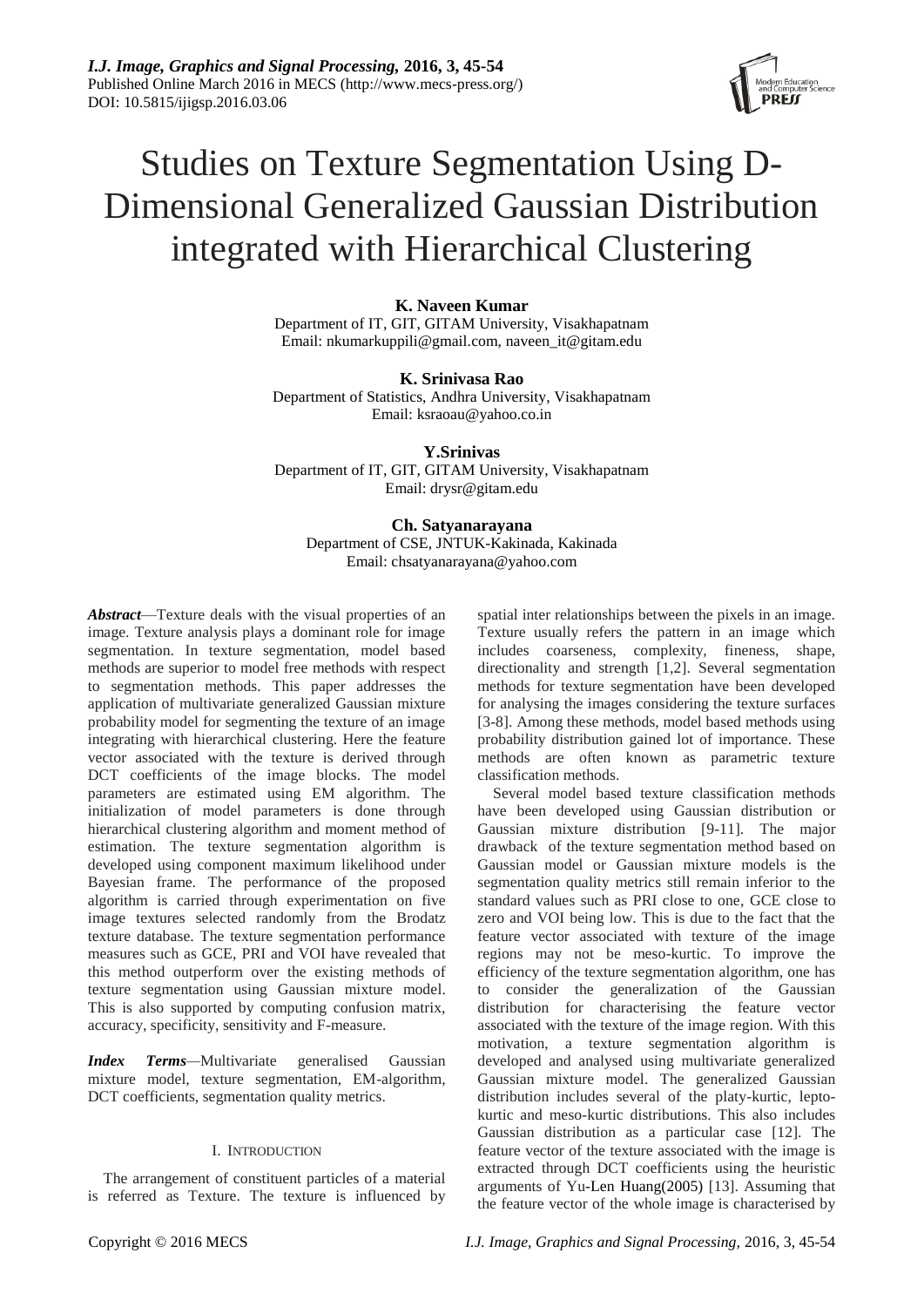the multivariate generalized Gaussian mixture model with the feature vector, the segmentation algorithm by integrating heuristic method of segmentation, hierarchical clustering [14] is developed.

The rest of the paper is organised as follows. Section 2 deals with the generalized Gaussian mixture model and its properties. Section 3 deals with extraction of the feature vector using DCT coefficients. Section 4 deals with extraction of model parameters using EM algorithm. Section 5 is concerned with initialisation of parameters with hierarchical clustering and moment method of estimation. Section 6 deals with texture segmentation under Bayesian using component mixture model. Section 7 deals with performance evaluation of proposed algorithm through experimentation on five images taken from Brodatz texture dataset [15]. Section 8 deals with comparative study of proposed algorithm with that of other model based Gaussian segmentation algorithms. Section 9 is to present the conclusions along with future scope for further research in this area.

### II. MULTIVARIATE GENERALIZED GAUSSIAN MIXTURE **MODEL**

In texture analysis, the entire image texture is considered as a union of several repetitive patterns. In this section, we briefly discuss the probability distribution (model) used for characterizing the feature vector of the texture. After extracting the feature vector of each individual texture it can be modeled by a suitable probability distribution such that the characteristics of the feature vector should match the statistical theoretical characteristics of the distribution. The feature vector characterizing the image is to follow M-component mixture distribution. Therefore we develop and analyze the textures in an image by considering that the feature vectors representing textures follow M-component multivariate generalized Gaussian mixture distribution (MGGMM) model. The joint probability density function of the feature vector associated with each individual texture is

$$
p(\vec{x}_r / \theta) = \sum_{i=1}^{M} w_i g_i(\vec{x}_r, \theta)
$$
 (1)

where,  $\vec{x}_r = (x_{rij})$ , j=1,2,.....D, is D dimensional random vector represents the feature vector.

 $i = 1, 2, \dots$  m representing the groups,  $r = 1, 2, \dots$ representing the samples.  $\theta$  is a parametric set such that  $\theta = (\mu, \sigma, \beta)$ , w<sub>i</sub> is the component weight such that M  $\sum_{i=1}$ <sup>W<sub>i</sub></sup>  $w_i = 1$  $\sum_{i=1}^{M} w_i = 1$  and  $g_i(\vec{x}_r, \theta)$  is the probability of i<sup>th</sup> class

representing by the feature vectors of the image and the D-dimensional generalized Gaussian distribution is of the form[16].

$$
g(\vec{x}_r \, / \, \theta) = \prod_{j=1}^D \frac{\beta_{ij} K(\beta_{ij})}{2 \sigma_{ij}} \, e^{\left\{(-A(\beta_{ij})\left|\frac{x_{ij} - \mu_{ij}}{\sigma_{ij}}\right|^{\beta_{ij}}\right\}} \qquad (2)
$$

where,  $\mu_{ij}, \sigma_{ij}, \beta_{ij}$  are location, scale and shape parameters.

$$
K(\beta) = \frac{\left[\frac{\Gamma(3/\beta)}{\Gamma(1/\beta)}\right]^{1/2}}{\Gamma(1/\beta)}
$$

$$
A(\beta) = \left[\frac{\Gamma(3/\beta)}{\Gamma(1/\beta)}\right]^{\beta/2}
$$

with  $\Gamma(\cdot)$  denoting gamma function.

Each parameter  $\beta \ge 0$  controls the shape of GGD. Expanding and rearranging the terms in (2), we get

$$
g(\vec{x}_r/\theta) = \prod_{j=1}^{D} \frac{\beta \left[ \frac{\Gamma(3/\beta)}{\Gamma(1/\beta)} \right]^{1/2}}{\Gamma(1/\beta) 2\sigma_j} e^{\left\{ -\left[ \frac{\Gamma(3/\beta)}{\Gamma(1/\beta)} \right]^{\beta/2} \left| \frac{x_{ij} - \mu_{ij}}{\sigma_{ij}} \right|^{\beta_{ij}} \right\}}
$$
(3)

This implies,

$$
\Rightarrow \prod_{j=1}^D \frac{1}{\frac{2}{\beta}A(\beta,\sigma)\Gamma(1+\frac{1}{\beta})}\exp\left\{-\left|\frac{x_{ij}-\mu_{ij}}{A(\beta,\sigma)}\right|^{\beta}\right\} \qquad \qquad (4)
$$

When  $\beta = 1$ , the corresponding generalized Gaussian corresponds to a Laplacian or double exponential distribution. When  $\beta = 2$ , the corresponding generalized Gaussian corresponds to Gaussian distribution. In limiting cases,  $\beta \rightarrow +\infty$ , equation (4) converges to a uniform distribution in  $(\mu - \sqrt{3}\sigma, \mu + \sqrt{3}\sigma)$  and when  $\beta \rightarrow 0^+$ , the distribution becomes degenerate are in  $x = \mu$ 



Fig.1. Generalized Gaussian pdf's for different values of shape  $parameter \beta$ .

The mean value of the generalized Gaussian distribution is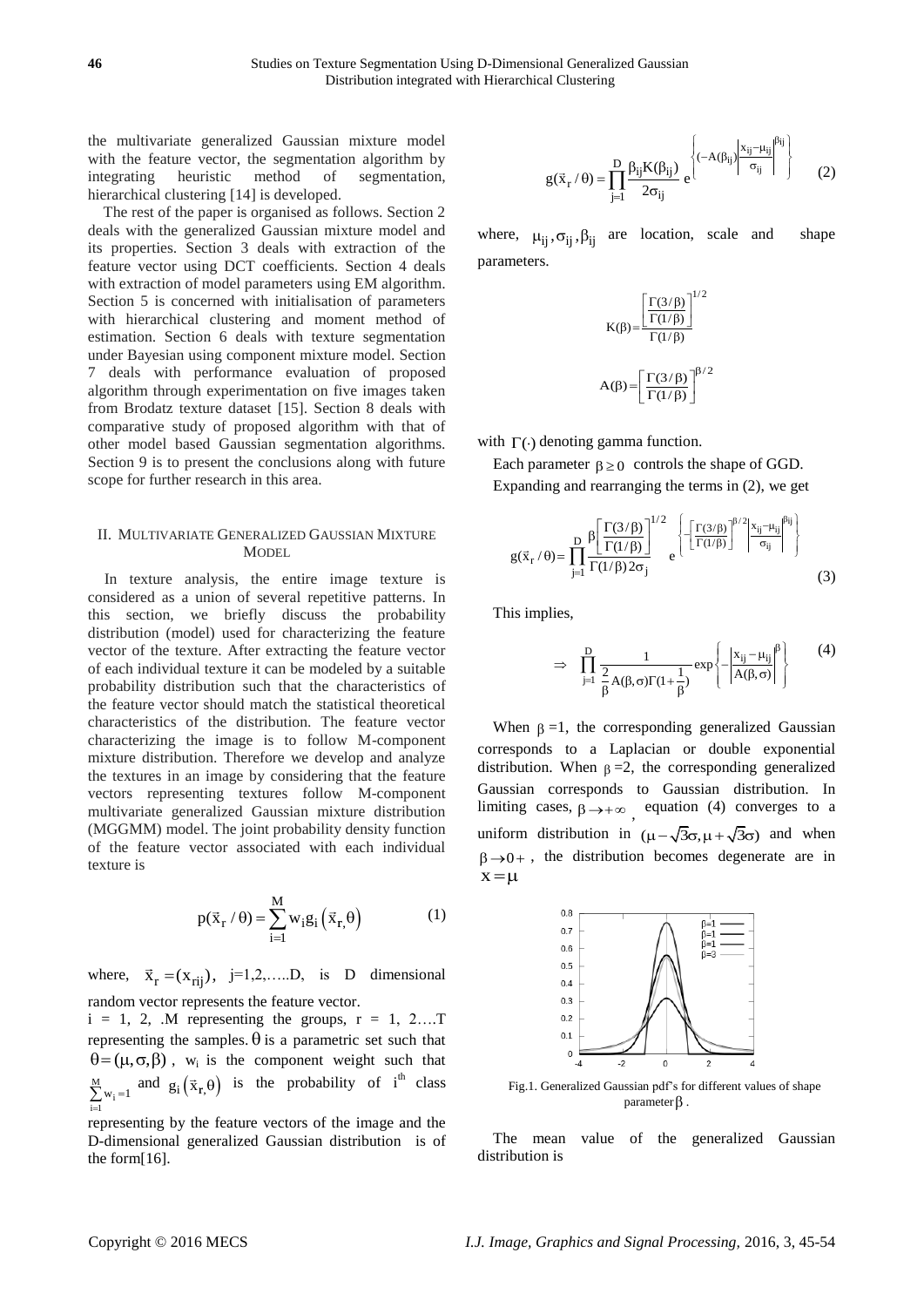$$
E(x_{ij}) = \frac{1}{2\Gamma(1+\frac{1}{\beta})A(\beta,\sigma)} \int_{-\infty}^{\infty} xe^{-\left{\left(\frac{\left|x_{ij}-\mu_{ij}\right|^\beta}{A(\beta,\sigma)}\right)}\right]} dx = \mu_{ij}
$$
(5)

The GGD is symmetric with respect to  $\mu$ , hence the odd center moments are zero i.e.,  $E |x_{ij} - \mu_{ij}|^t = 0$ ,  $t =$ 1,3,5,…. The even center moments can be obtained from absolute center moments and given by

$$
E\left|x_{ij} - \mu_{ij}\right|^{t} = \left[\frac{\sigma_{ij}^{2}\Gamma\left(\frac{1}{\beta}\right)}{\Gamma\left(\frac{3}{\beta}\right)}\right]^{r/2} \frac{\Gamma\left(\frac{t+1}{\beta}\right)}{\Gamma\left(\frac{1}{\beta}\right)}
$$
(6)

The variance is

var(x) = E(x - 
$$
\bar{x}
$$
)<sup>2</sup> = E(x -  $\mu$ )<sup>2</sup> =  $\sigma$ <sup>2</sup> (7)

The model can have one covariance matrix for a generalized Gaussian density of the class. The covariance matrix  $\Sigma$  can be full or diagonal. In this paper, the diagonal covariance matrix ix considered. This choice based on the initial experimental results. Therefore,

$$
\sum_{i} = \begin{bmatrix} \sigma_{i1}^{2} & \cdots & \cdots \\ \vdots & \sigma_{i2}^{2} & \cdots \\ \vdots & \ddots & \vdots \\ \vdots & \ddots & \vdots \\ \vdots & \ddots & \vdots \end{bmatrix}
$$
 (8)

As a result of diagonal covariance matrix for the feature vector, the features are independent and the probability density function of the feature vector is

$$
g_i(\vec{x}_r/\theta) = \prod_{j=1}^{p} \frac{\exp\left(-\left|\frac{x_{ij} - \mu_{ij}}{A(\beta_{ij}, \sigma_{ij})}\right|^{\beta_{ij}}\right)}{2\Gamma\left(1 + \frac{1}{\beta_{ij}}\right)A(\beta_{ij}, \sigma_{ij})}
$$
(9)

$$
= \prod_{j=1}^{D} f_{ij}(x_{rij})
$$
\n(10)

#### III. FEATURE VECTOR EXTRACTION

One of the important step in segmentation of texture of an image is extracting the features associated with the texture regions of the image. Texture is the inherent pattern perceived by the image in forming the pixel intensities. Much work had been reported in literature regarding feature vector extraction of texture images [17, 18].Some of the important methods associated with feature vector extraction are PCA, KLT, Fourier transformations and DCT cosine transformations. Among these, the 2D discrete cosine transformation is robust and simple for extracting the features. No serious attempt is made to utilise DCT coefficients for extracting the feature of the texture of the image even though the DCT coefficients are capable of maintaining regularity, complexity of the texture. This is possible since the DCT uses orthogonal transformation of the cosine function. The advantage is DCT can convert the texture of the image from time domain to frequency domain [19]. This motivated us to consider DCT coefficients for extracting the feature vector associated with texture of the image. To compute the feature vector associated with image texture, we divide whole image into M x M blocks. Following the heuristic arguments given by Gonzalez [20], 2D DCT coefficients in each block are computed. These coefficients are selected in a zigzag pattern up to number of 16 coefficients in each block. The 16 coefficients are considered since in many of the face recognition algorithms, it is established that 16 coefficients provide sufficient information in the block. These 16 coefficients in each block are considered as a sample feature vector and the total N=M x M blocks provide Nx16 data matrix for the feature vector of the whole image.

#### IV. ESTIMATION OF MODEL PARAMETERS USING EM ALGORITHM

In this section, we consider estimation of model parameters using EM algorithm that maximizes the likelihood function of the model [21]. The sample observations (DCT Coefficients)  $(\vec{x}_1, \vec{x}_2, \dots, \vec{x}_r)$  are drawn from image texture which is characterized by the joint probability density function

$$
p(\vec{x}_r/\theta) = \sum_{i=1}^{M} w_i g_i(\vec{x}_r, \theta)
$$

where,  $g_i(\vec{x}_r, \theta)$  is given in the above equation (9).

The likelihood function is

$$
L(\theta) = \prod_{r=1}^{T} \left[ \sum_{i=1}^{M} w_i g_i (\vec{x}_r, \theta) \right]
$$

$$
= \prod_{r=1}^{T} \left[ \sum_{i=1}^{M} w_i \left( \prod_{j=1}^{P} \frac{\exp \left( -\left| \frac{x_{ij} - \mu_{ij}}{A(\beta_{ij}, \sigma_{ij})} \right|^\beta \right)}{\sum_{j=1}^{P} 2\Gamma \left( 1 + \frac{1}{\beta_{ij}} \right) A(\beta_{ij}, \sigma_{ij})} \right) \right]
$$
(11)

This implies,

$$
\log L(\theta) = \log \prod_{r=1}^{T} \left[ \sum_{i=1}^{M} w_i g_i(\vec{x}_r, \theta) \right]
$$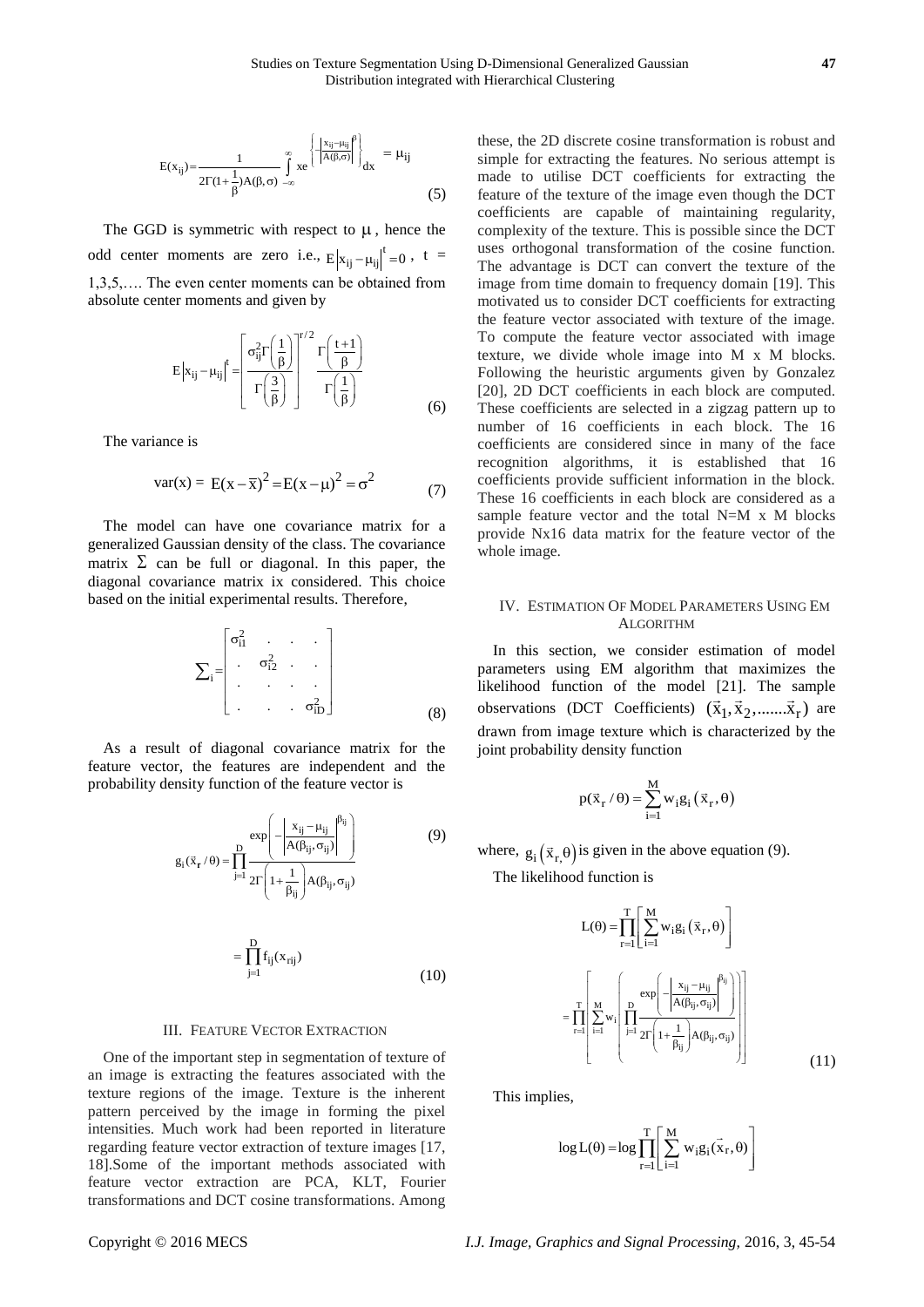**48** Studies on Texture Segmentation Using D-Dimensional Generalized Gaussian Distribution integrated with Hierarchical Clustering

$$
= \sum_{r=1}^{T} \log \left[ \sum_{i=1}^{M} w_i \left( \prod_{j=1}^{D} \frac{\exp \left( -\left| \frac{x_{ij} - \mu_{ij}}{A(\beta_{ij}, \sigma_{ij})} \right|^{\beta_{ij}} \right)}{\exp \left( 1 + \frac{1}{\beta_{ij}} \right) A(\beta_{ij}, \sigma_{ij})} \right) \right]
$$
(12)

To find the refined estimates of parameters  $w_i$ ,  $\mu_{ij}$  and  $\sigma_{ij}$  for i=1,2,3,...M ; j=1,2,......,D.

we maximize the expected value likelihood or log likelihood function. The shape parameter  $\beta_{ij}$  is estimated using the procedure given by Shaoquan YU (2012) [22].

To estimate  $w_i$ ,  $\mu_{ij}$  and  $\sigma_{ij}$ , we use the EM algorithm

which consists of two steps namely, Expectation (E) Step and Maximization (M) Step. The first step of EM algorithm is to estimate initial parameters  $w_i$ ,  $\mu_{ij}$  and  $\sigma_{ij}$ 

from a given texture image data.

*E-Step:*

Given the estimates, 
$$
\theta^{(1)} = (\mu_{ij}^{(1)}, \sigma_{ij}^{(1)})
$$
 for i=1,2,...M;  
i=1,2,3,...,D

One can estimate probability density function as

$$
p(\vec{x}_t/\theta) = \sum_{i=1}^{M} w_i g_i(\vec{x}_r, \theta)
$$

The conditional probability of any observation  $x_r$ belongs to  $M<sup>th</sup>$  class is

$$
t_i(\vec{x}_r/\theta^{(1)}) = p((i/x), \theta^{(1)})
$$
  

$$
= \frac{w_i g_i(\vec{x}_r, \theta^{(1)})}{p_i(\vec{x}_r, \theta^{(1)})}
$$
  

$$
= \frac{w_i g_i(\vec{x}_r, \theta^{(1)})}{\sum_{i=1}^{M} w_i g_i(\vec{x}_r, \theta)}
$$
 (13)

The expected value of  $L(\theta)$  is

$$
Q(\theta, \theta^{(0)}) = E_{\theta^{(1)}} \left\{ \log L(\theta / \vec{x}_r) \right\} \tag{14}
$$

Following heuristic arguments of Jeff A Bilmes (1997) [23], we get

$$
Q(\theta, \theta^{(1)}) = \sum_{r=1}^{T} \sum_{i=1}^{M} \left[ \log(w_i g_i(\vec{x}_r, \theta^{(1)}) \right] t_i(\vec{x}_r, \theta^{(1)})
$$

$$
= \sum_{r=1}^{T} \sum_{i=1}^{M} \left[ \log(w_i) t_i(\vec{x}_r, \theta^{(1)}) \right] + \sum_{i=1}^{M} \sum_{j=1}^{D} \log \left( \frac{\exp \left( -\left| \frac{x_{ij} - \mu_{ij}}{A(\beta_{ij}, \sigma_{ij})} \right| \right)}{2\Gamma \left( 1 + \frac{1}{\beta_{ij}} \right) A(\beta_{ij}, \sigma_{ij})} \right) \right] t_i(\vec{x}_r, \theta^{(1)})
$$

$$
= \sum_{r=1}^{T} \sum_{i=1}^{M} \left[ \log(w_{i}) t_{i}(\vec{x}_{r}, \theta^{(i)}) \right] +
$$
  

$$
\sum_{r=1}^{T} \sum_{i=1}^{M} \sum_{j=1}^{D} \log \left[ -\left| \frac{x_{ij} - \mu_{ij}}{A(\beta_{ij}, \sigma_{ij})} \right|^{\beta_{ij}} - \log 2 \Gamma \left( 1 + \frac{1}{\beta_{ij}} \right) A(\beta_{ij}, \sigma_{ij}) \right] t_{i}(\vec{x}_{r}, \theta^{(1)})
$$
(15)

*M-Step:*

To maximize  $Q(\theta, \theta^{(1)})$ , we can maximize the term containing  $w_i$  and containing  $\theta^{(1)}$  independently, since they are not related.

To update the component weights  $w_i$  of the model, we maximize the likelihood function such that M  $\sum w_i = 1$ 

 $i = 1$  $=1$ We construct the first order Lagrange type function as

$$
L = \sum_{r=1}^{T} \sum_{i=1}^{M} \log(w_i) t_i(\vec{x}_r, \theta^{(l)}) + \gamma \left( \sum_{i=1}^{M} w_i^{(l)} - 1 \right)
$$
(16)

where,  $\gamma$  is Lagrange multiplier and maximizing this Lagrange function with respect to  $w_i$ , we have to differentiate L with respect to  $w_i$  and equate to zero i.e.,  $\partial$  [L] = 0 implies

$$
\frac{\partial}{\partial w_i} [L] = 0 \text{ implies}
$$
\n
$$
\frac{\partial}{\partial w_i} \sum_{r=1}^{T} \sum_{i=1}^{M} \log(w_i) t_i(\vec{x}_r, \theta^{(1)}) + \frac{\partial}{\partial w_i} \gamma \left(\sum_{i=1}^{M} w_i^{(1)} - 1\right) = 0 \tag{17}
$$

This implies,

$$
\sum_{r=1}^T\!\!\left[\frac{1}{w_i}t_i(\stackrel{\rightarrow}{x}_r,\theta^{(l)})\!-\!\gamma\right]\!\!=\!\!0
$$

Therefore,

$$
\sum_{r=l}^T \!\! \left[ \, t_i(\vec{x}_r,\theta^{(l)}) \, \, \right] \! \! = \! \gamma w_i
$$

Summing i=1, 2,  $3,...M$ , we have

$$
\sum_{i=l}^M \sum_{r=l}^T \! \left[ \, t_i(\stackrel{\rightarrow}{x}_r, \theta^{(l)}) \, \, \right] \! \! = \! \gamma
$$

Therefore,

$$
\sum_{r=1}^{T} \left[ t_i(\vec{x}_r, \theta^{(1)}) \right] = T w_i
$$
\n(18)

Hence, updated equations for  $w_i$  is

$$
w_i^{(l+1)} = \frac{1}{T} \sum_{r=1}^{T} \left[ \frac{w_i^{(l)} \cdot g_i(\vec{x}_r, \theta^{(l)})}{\sum_{i=1}^{M} w_i^{(l)} \cdot g_i(\vec{x}_r, \theta^{(l)})} \right]
$$
(19)

Copyright © 2016 MECS *I.J. Image, Graphics and Signal Processing,* 2016, 3, 45-54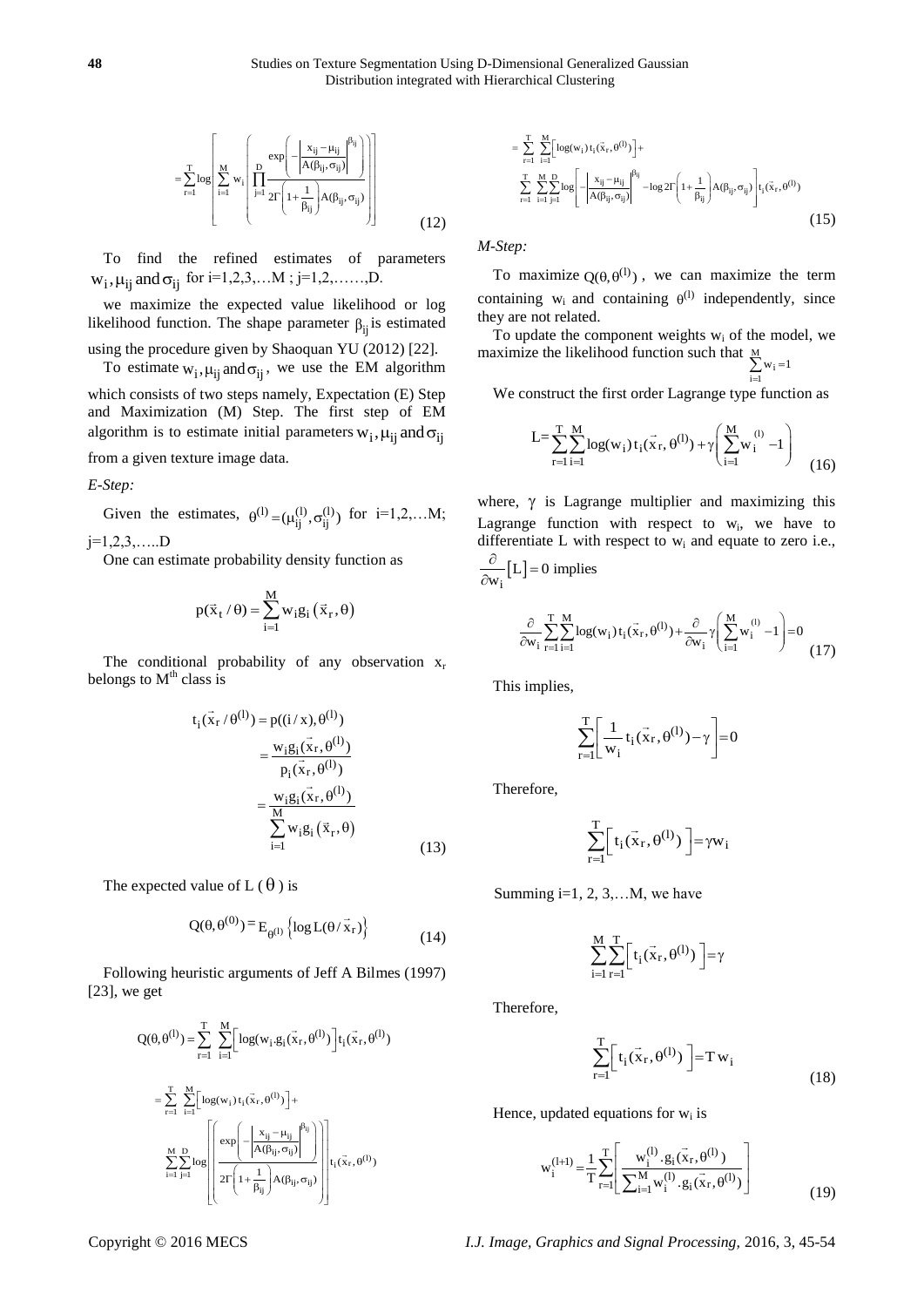where  $\theta^{(1)} = (\mu_{ij}^{(1)}, \sigma_{ij}^{(1)})$  are the estimates at i<sup>th</sup> iteration. *Updating*<sub>µij</sub>:

For updating  $\mu_{ij}$ , we consider derivative of  $Q(\theta, \theta^{(1)})$ with respect to  $\mu_{ij}$  for i=1,2,.....M, j=1,2,....D and equate to zero.

$$
\frac{\partial}{\partial \mu_{ij}} Q(\theta, \theta^{(1)}) = 0 \text{ implies}
$$
\n
$$
\frac{\partial}{\partial \mu_{ij}} \left( \sum_{r=1}^{T} \sum_{i=1}^{M} \log(w_i) t_i(\vec{x}_r, \theta^{(1)}) + \sum_{r=1}^{T} \sum_{i=1}^{M} g_i(\vec{x}_r, \theta^{(1)}) t_i(\vec{x}_r, \theta^{(1)}) \right) = 0
$$
\n(20)

This implies,

This implies,  
\n
$$
\frac{\partial}{\partial \mu_{ij}}\left[\sum_{r=1}^{T} \sum_{i=1}^{M} \log(w_i) t_i(\vec{x}_r, \theta^{(l)}) + \sum_{r=1}^{T} \sum_{i=1}^{M} \sum_{j=1}^{D} \log \left(\frac{\exp \left(-\left|\frac{x_{rij} - \mu_{ij}}{A(\beta_{ij}, \sigma_{ij})}\right|^{\beta_{ij}}\right)}{2\Gamma\left(1 + \frac{1}{\beta_{ij}}\right)A(\beta_{ij}, \sigma_{ij})}\right)\right] t_i(\vec{x}_r, \theta^{(l)})\right] = 0
$$
\n
$$
\sum_{\tau=1}^{T} \sum_{i=1}^{M} \log \left(\frac{x_i - \mu_{ij} \beta_{ij}}{2\Gamma\left(1 + \frac{1}{\beta_{ij}}\right)A(\beta_{ij}, \sigma_{ij})}\right) t_i(\vec{x}_r, \theta^{(l)})
$$

Since  $\mu_{ij}$  involves only one element of feature vector,

mean 
$$
\mu_{ij}
$$
, the equation reduces to  
\n
$$
\frac{\partial}{\partial \mu_{ij}} \sum_{r=1}^{T} \sum_{i=1}^{M} \left( -\log 2\Gamma \left( 1 + \frac{1}{\beta_{ij}} \right) - \log A(\beta_{ij}, \sigma_{ij}) \right) i_i(\vec{x}_r, \theta^{(1)}) - \left( \left| \frac{x_{rij} - \mu_{ij}}{A(\beta_{ij}, \sigma_{ij})} \right|^{\beta_{ij}} \right) i_i(\vec{x}_r, \theta^{(1)}) = 0
$$

This implies

$$
-\displaystyle\sum_{r=1}^T\displaystyle\sum_{r=1}^T\frac{\partial}{\partial \mu_{ij}}\left|\frac{x_{rij}-\mu_{ij}}{A(\rho_{ij},\sigma_{ij})}\right|^{\rho_{ij}}t_i(\vec{x}_r,\theta^{(l)})\!=\!0
$$

On simplification, we get

$$
\sum_{r=1}^{T} \beta_{ij} sign \left[ \frac{x_{rij} - \mu_{ij}}{A(\beta_{ij}, \sigma_{ij})} \right]^{\beta_{ij} - 1} t_i(\vec{x}_r, \theta^{(1)})(x_{rij} - \mu_{ij})^{\beta_{ij} - 1} = 0
$$

This implies

$$
\sum_{r=1}^{T} t_i(\vec{x}_r, \theta^{(1)}) \text{ sign } \left[ \frac{x_{rij} - \mu_{ij}}{A(\beta_{ij}, \sigma_{ij})} \right]^{\beta_{ij} - 1} . (x_{rij} - \mu_{ij})^{\beta_{ij} - 1} = 0 \text{ for } \beta_{ij} \neq 1
$$

Therefore,

Therefore,  
\n
$$
\sum_{r=1}^{T} t_r(\vec{x}_r, \theta^{(1)}) \text{ sign } \left[ \frac{x_{rij} - \mu_{ij}}{A(\beta_{ij}, \sigma_{ij})} \right]^{\beta_{ij} - 1} \left( x_{rij} - \mu_{ij}^{(1)} \right)^{\beta_{ij} - 1} = \sum_{r=1}^{T} t_r(\vec{x}_r, \theta^{(1)}) \text{ sign } \left[ \frac{x_{rij} - \mu_{ij}}{A(\beta_{ij}, \sigma_{ij})} \right]^{\beta_{ij} - 1} \left( x_{rij} - \mu_{ij}^{(1+1)} \right)^{\beta_{ij} - 1}
$$
\n(21)

This is a non trivial equation, explicit expression for  $\mu_{ij}$  is complicated.

To update  $\mu_{ij}$ , solve equation (21) by using Newton's Raphson method and obtain  $\mu_{ii}^{(l+1)}$ ij  $\mu_{ii}^{(l+1)}$ .

This  $\mu_{ij}^{(l+1)}$  provides the refined estimates for  $\mu_{ij}$ . For explicit estimate of  $\mu_{ij}$ , consider the special cases.

Case 1: The Gaussian case, 
$$
\beta_{ij} = 2
$$
 leads  
\n
$$
\sum_{r=1}^{T} t_i(\vec{x}_r, \theta^{(1)}) \cdot (x_{rij} - \mu_{ij}^{(1)}) = \sum_{r=1}^{T} t_i(\vec{x}_r, \theta^{(1)}) \cdot (x_{rij} - \mu_{ij}^{(1+1)})
$$
\nThis implies,\n
$$
\mu_{ij}^{(1+1)} = \frac{\sum_{r=1}^{T} (x_{rij}) w_i^{(1)} g_i(\vec{x}_r, \theta^{(1)})}{\sum_{r=1}^{T} w_i^{(1)} g_i(\vec{x}_r, \theta^{(1)})}
$$
\n(22)

Case 2: consider for 
$$
\beta_{ij} \neq 1
$$
  
\n
$$
\sum_{r=1}^{T} t_i(\vec{x}_r, \theta^{(1)}) \operatorname{sign} \left[ \frac{x_{rij} - \mu_{ij}}{A(\beta_{ij}, \sigma_{ij})} \right]^{\beta_{ij} - 1} = \sum_{r=1}^{T} t_i(\vec{x}_r, \theta^{(1)}) \operatorname{sign} \left[ \frac{x_{rij} - \mu_{ij}}{A(\beta_{ij}, \sigma_{ij})} \right]^{\beta_{ij} - 1} \left( x_{rij} - \mu_{ij}^{(l+1)} \right)^{\beta_{ij} - 1}
$$

This implies,

$$
\mu_{ij}^{(l+1)} = \frac{\left(\sum\limits_{r=1}^{T} (x_{tij}) w_i^{(l)} g_i(\vec{x}_r, \theta^{(l)})\right)^{\overline{\beta_{ij}-1}}}{\left(\sum\limits_{r=1}^{T} w_i^{(l)} g_i(\vec{x}_r, \theta^{(l)})\right)^{\overline{\beta_{ij}-1}}}
$$
(23)

For general case: we can also develop a general approximation without using numerical method for updating  $\mu_{ii}^{(l+1)}$  by adopting an axiom that of the form  $\mu_{ii}$ ij

which must be a weighted average of data vectors with weights provided by some power of the assignment probabilities of those data vectors, notified in part by symmetry of system, and in part by pragmatism leads to

$$
\mu_{ij}^{(l+1)} = \frac{\sum_{r=1}^{T} t_i(\vec{x}_r, \theta^{(l)})^{A(N, \beta_{ij})}(x_{tij})}{\sum_{r=1}^{T} t_i(\vec{x}_r, \theta^{(l)})^{A(N, \beta_{ij})}}
$$
(24)

where,  $A(N, \beta_{ij})$  is some function =1 for  $\beta_{ij} = 2$  and must be equal to  $\frac{1}{\sqrt{2}}$  for  $\beta_{ij} \neq 1$ , in the case of N=2, we have  $\beta_{ij}$  – 1 also observed that  $A(N, \beta_{ij})$  must be increasing function of  $\beta_{ij}$ .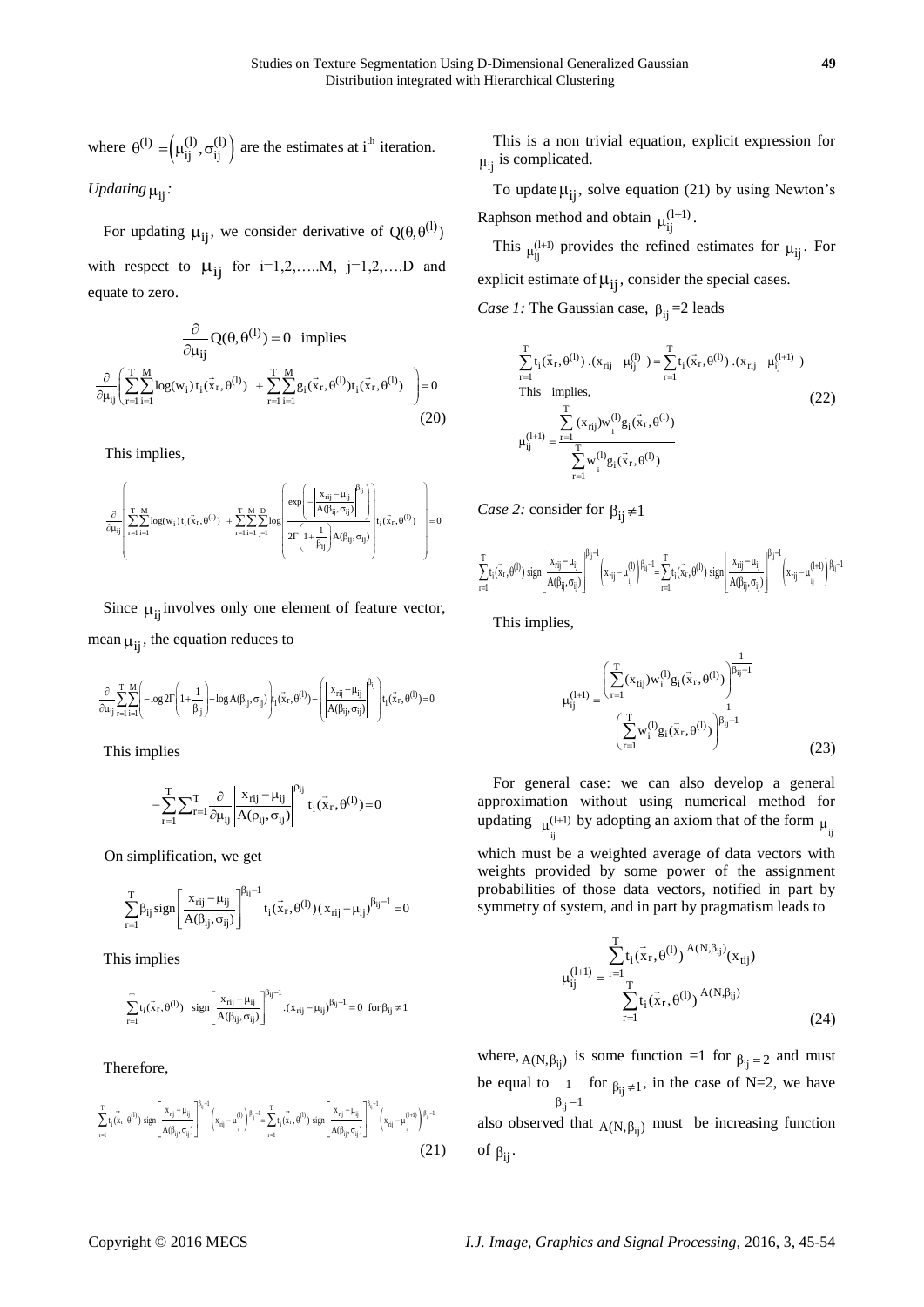*Updating* σ<sub>ij</sub> :

For updating  $\sigma_{ij}$ , we consider maximization of  $Q(\theta, \theta^{(1)})$ with respect to  $\sigma_{ij}$  for i=1,2,.....M, j=1,2,....D. That is

$$
\frac{\partial}{\partial \sigma_{ij}} Q(\theta, \theta^{(1)}) = 0 \text{ implies}
$$

$$
\frac{\partial}{\partial \sigma_{ij}} \left( \sum_{r=1}^{T} \sum_{i=1}^{M} \log(w_i) t_i(\vec{x}_r, \theta^{(l)}) + \sum_{r=1}^{T} \sum_{i=1}^{M} g_i(\vec{x}_r, \theta^{(l)}) t_i(\vec{x}_r, \theta^{(l)}) \right) = 0 \quad (25)
$$

Therefore,

ij rij ij T M T M D ij ij (l) (l) r r i i i ij r 1 i 1 r 1 i 1 j 1 ij ij ij x exp A( , ) log(w ) t (x , ) log t (x , ) 0 1 2 1 A( , ) 

Since  $\sigma_{ij}$  involves only one element feature vector, we have

$$
\sum_{r=1}^T t_i(\vec{x}_r,\theta^{(l)})\left[\frac{\partial}{\partial \sigma_{ij}}\mathrm{log}\,\sigma_{ij} \!-\! \frac{\Gamma\!\left(\frac{3}{\beta_{ij}}\right)}{\Gamma\!\left(\frac{1}{\beta_{ij}}\right)}\!\cdot\! \frac{\partial}{\partial \sigma_{ij}}(x_{rij} \!-\! \mu_{ij})^{\overline{\beta_{ji} \!-\! 1}}\right]\!\!=\!\!0
$$

This implies

$$
\sum_{r=1}^Tt_i(\vec{x}_r,\theta^{(l)})\left[\frac{\Gamma\!\left(\frac{3}{\beta_{ij}}\right)}{\Gamma\!\left(\frac{1}{\beta_{ij}}\right)}\!\cdot\!\frac{\left|x_{rij}-\mu_{ij}\right|\!\frac{1}{\beta_{ij}}}{\left|\sigma_{ij}\right|\!\frac{1}{\beta_{ij}}-\frac{1}{\beta_{ij}}}\right]\!\!=\!0
$$

This implies

$$
\sum_{r=1}^{T} t_i(\vec{x}_r, \theta^{(1)}) \left[\frac{2\Gamma\left(\frac{3}{\beta_{ij}}\right)}{\Gamma\left(\frac{1}{\beta_{ij}}\right)} | x_{rij} - \mu_{ij}| \overline{\beta_{ij}} - \frac{2}{\beta_{ij}} \Big| \sigma_{ij} \Big| \overline{\beta_{ij}} \right] = 0
$$

Therefore,



#### V. INITIALIZATION OF MODEL PARAMETERS

The efficiency of the EM algorithm in estimating the parameters is heavily dependent on the number of groups and the initial estimates of the model parameters  $w_{i,\mu_{ij}}$  and  $\sigma_{ij}$  for i=1,2,3,...M; j=1,2,..,D.Usually in EM algorithm, the mixing parameter  $w_i$  and the distribution parameters  $\mu_{ij}$  and  $\sigma_{ij}$  are given with some initial values.

A commonly used method in initialization is by drawing a random sample from the entire data. To utilize the EM-algorithm, we have to initialize the parameters which are usually considered as known apriori. The initial value of  $w_i$  can be taken as  $w_i = 1/M$ , where M is the number of texture image regions obtained from the Hierarchical clustering algorithm. Then obtain the initial estimates of the parameters through sample moments as

$$
w_i = 1/M
$$
  
\n
$$
\sigma_{ij} = S.D \text{ of } M^{\text{th}} \text{ Class}
$$
  
\n
$$
\mu_{ij} = \frac{1}{T} \sum_{r=1}^{T} x_{rij}
$$

Substituting these values as the initial estimates, the refined estimates of the parameters can be obtained using EM Algorithm by simultaneously solving the equations 19, 24 and 26 using MATLAB.

#### VI. TEXTURE SEGMENTATION ALGORITHM

Once the texture is considered, the main purpose is to identify the regions of interest. The following algorithm can be adopted for texture segmentation using multivariate generalized Gaussian mixture model.

*Step 1:* Obtain the feature vectors from the texture image using technique presented in feature vector extraction section.

*Step 2:* Divide the samples into M groups by Hierarchical clustering Algorithm.

*Step 3:* Find the mean vector, variance vector,  $\mu_{ij}$  and  $\sigma_{ij}$  for each class of the multivariate data.

*Step 4:* Take  $w_i = 1/M$ , for  $i=1,2,3,...,M$ .

algorithm.

*Step 5:* Obtain the refined estimates of  $w_i$ ,  $\mu_{ij}$  and  $\sigma_{ij}$ for each class using the updated equations of the EM

*Step 6:* Assign each feature vector into the corresponding  $j<sup>th</sup>$  region (segment) according to the maximum likelihood of the j<sup>th</sup> component  $L_j$ .

That is, Feature vector  $\overrightarrow{x_t}$  is assigned to the j<sup>th</sup> region for which  $L_j$  is maximum, where,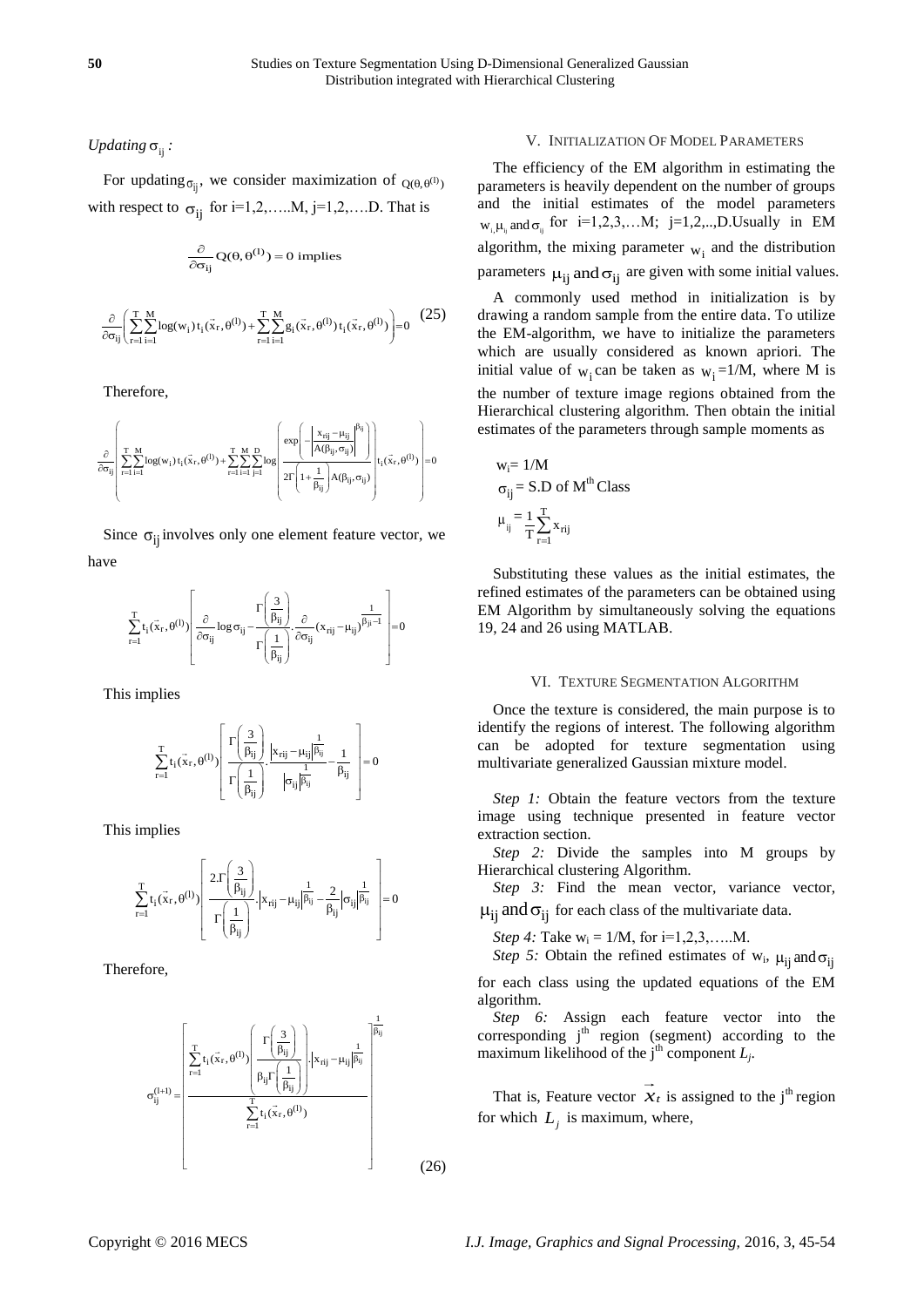$$
L_j = \max \left\{ \prod_{j=1}^{D} \frac{\exp\left(-\left|\frac{x_{ij} - \mu_{ij}}{A(\rho_{ij}, \sigma_{ij})}\right|^{\beta_{ij}}\right)}{2\Gamma\left(1 + \frac{1}{\beta_{ij}}\right)A(\beta_{ij}, \sigma_{ij})} \right\}
$$
(27)

#### VII. PERFORMANCE EVALUATION

To demonstrate the ability of the developed model, texture segmentation is to be performed by using the dataset of textures available in the Brodatz Texture databases. For each texture image, hierarchical algorithm is employed over the multivariate data of feature vectors to divide in to M groups. For each group, the initial estimate of the parameters  $w_i$ ,  $\mu_{ij}$  and  $\sigma_{ij}$  are obtained using heuristics clustering and moment estimators. Using these initial estimates, the refined estimates are calculated based on the updated equations obtained through EM Algorithm. With these values, texture segmentation is performed based of the assignment of the data to a particular group for the likelihood is maximum. Then the segmentation image is drawn based on the application of the developed algorithm. The performance evaluation parameters are calculated and compared with the earlier models.



Fig.2. Original and segmented texture images using proposed model with K-means and Hierarchical clustering algorithm.

The performance of the developed texture image segmentation method is studied by obtaining the image segmentation performance measures namely: Probabilistic Rand Index (PRI), the Variation of Information (VOI) and Global Consistency Error (GCE). The Rand index given by Unnikrishnan et al., (2007) counts the fraction of pairs of pixels whose labeling are consistent between the computed segmentation and the ground truth. This quantitative measure is easily extended to the Probabilistic Rand index (PRI) given by Unnikrishnan et al., (2007) [24].

The variation of information (VOI) metric given by Meila (2007) is based on relationship between a point and its cluster. It uses mutual information metric and entropy to approximate the distance between two clustering's across the lattice of possible clustering's. It measures the amount of information that is lost or gained in changing from one clustering to another [25].The Global Consistency Error (GCE) given by Martin D. et al., (2001) measures the extent to which one segmentation map can be viewed as a refinement of segmentation.

For a perfect match, every region in one of the segmentations must be identical to, or a refinement (i.e., a subset) of, a region in the other segmentation [26].

The image Performance measures namely, PRI, GCE, VOI are computed for all the five images with respect to the developed model, Generalized Gaussian Mixture Model Hierarchical algorithm to that of other models based on Gaussian mixture are presented in Table 1.

The results show that the segmentation performance measures of the proposed segmentation algorithm based on multivariate generalized Gaussian mixture model are close to the optimal values of PRI, GCE and VOI.

Table 1. Segmentation Performance Measures of the Textured Images

| <b>Segmentation Performance Measures</b> |                  |            |       |            |  |  |  |  |  |
|------------------------------------------|------------------|------------|-------|------------|--|--|--|--|--|
| <b>Description</b>                       | Model            | <b>PRI</b> |       | <b>VOI</b> |  |  |  |  |  |
|                                          | $GMM-K$          | 0.389      | 0.351 | 1.192      |  |  |  |  |  |
|                                          | GMM-H            | 0.428      | 0.311 | 1.181      |  |  |  |  |  |
| <b>Image 1</b>                           | MGGMM-K          | 0.511      | 0.292 | 1.176      |  |  |  |  |  |
|                                          | MGGMM-H          | 0.732      | 0.222 | 1.060      |  |  |  |  |  |
|                                          | GMM-K            | 0.542      | 0.580 | 2.558      |  |  |  |  |  |
|                                          | GMM-H            | 0.558      | 0.565 | 2.480      |  |  |  |  |  |
| <b>Image 2</b>                           | MGGMM-K<br>0.648 |            | 0.489 | 2.420      |  |  |  |  |  |
|                                          | MGGMM-H          | 0.721      | 0.380 | 1.923      |  |  |  |  |  |
|                                          | $GMM-K$          | 0.654      | 0.325 | 1.458      |  |  |  |  |  |
|                                          | GMM-H            | 0.685      | 0.321 | 1.355      |  |  |  |  |  |
| <b>Image 3</b>                           | MGGMM-K          | 0.780      | 0.229 | 1.345      |  |  |  |  |  |
|                                          | MGGMM-H          | 0.848      | 0.152 | 1.242      |  |  |  |  |  |
|                                          | $GMM-K$          | 0.547      | 0.351 | 1.321      |  |  |  |  |  |
|                                          | <b>GMM-H</b>     | 0.558      | 0.345 | 1.315      |  |  |  |  |  |
| <b>Image 4</b>                           | MGGMM-K          | 0.633      | 0.301 | 1.290      |  |  |  |  |  |
|                                          | MGGMM-H          | 0.721      | 0.249 | 1.230      |  |  |  |  |  |
|                                          | GMM-K            | 0.532      | 0.590 | 1.478      |  |  |  |  |  |
|                                          | GMM-H            | 0.569      | 0.575 | 1.425      |  |  |  |  |  |
| <b>Image 5</b>                           | MGGMM-K          | 0.558      | 0.572 | 1.468      |  |  |  |  |  |
|                                          | MGGMM-H          | 0.625      | 0.552 | 1.301      |  |  |  |  |  |

#### VIII. COMPARATIVE STUDY

The developed algorithm performance is evaluated by comparing the algorithm with the Gaussian mixture model with K-means and Hierarchical clustering. Table 2 presents the miss classification rate of the pixels of the sample using the proposed model and Gaussian mixture model.

Table 2. Miss classification Rate of the Classifier

| Model        | <b>Miss-classification Rate</b> |  |  |  |
|--------------|---------------------------------|--|--|--|
| $GMM-K$      | 20%                             |  |  |  |
| <b>GMM-H</b> | 18%                             |  |  |  |
| MGGMM-K      | 15%                             |  |  |  |
| MGGMM-H      | 12%                             |  |  |  |

From the Table 2, it is observed that the misclassification rate of the classifier with the multivariate generalized Gaussian mixture model is less when compared to that of GMM.

The accuracy of the classifier is also studied for the sample images by using confusion matrix for segmented regions and computing the metrics [27]. Table 3 shows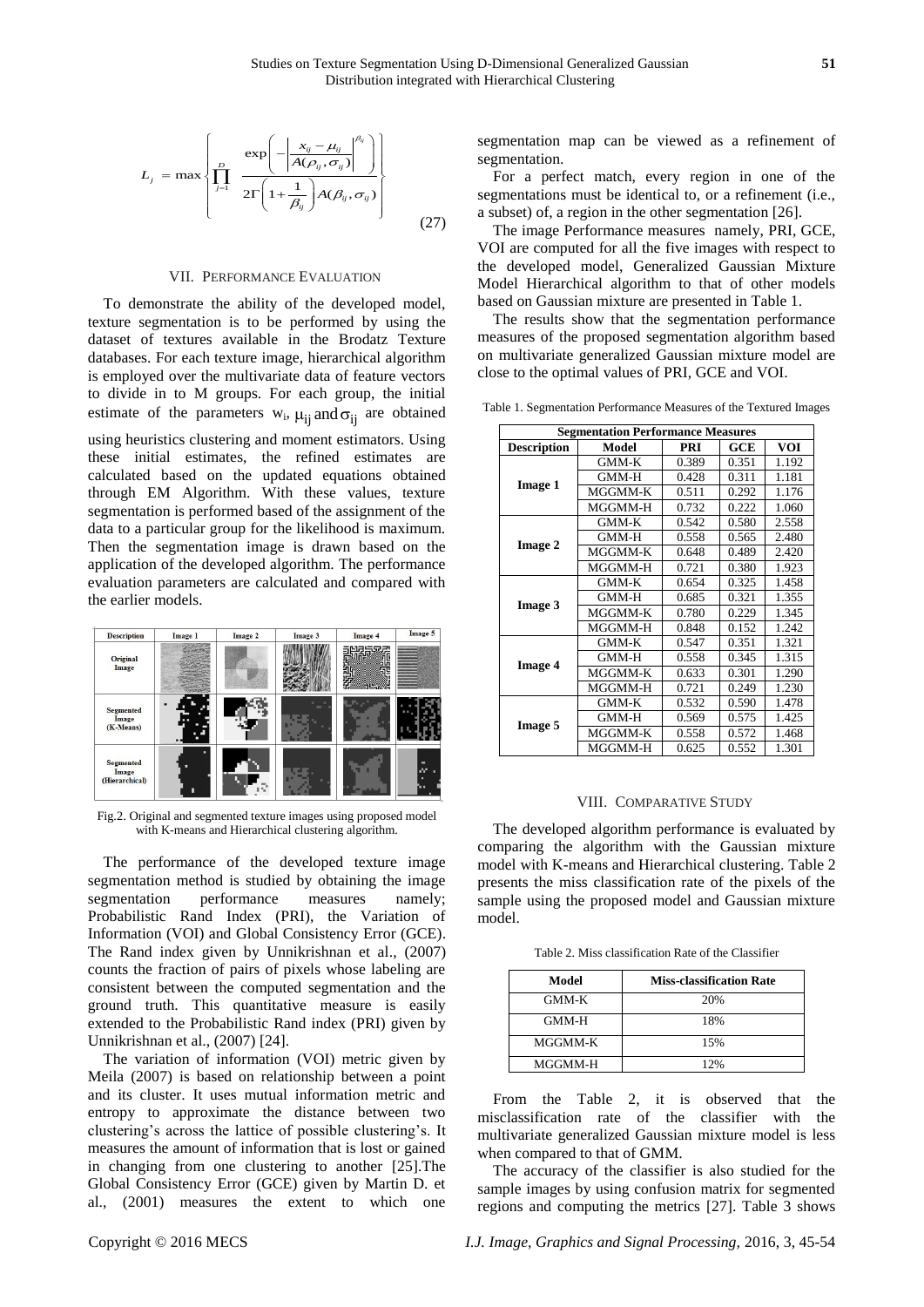the values of Accuracy, Sensitivity, Specificity, Precision, Recall, F-Measure for the segmented regions in the

image texture.

| <b>Description</b> | <b>Model</b>         | <b>Accuracy</b> | <b>Sensitivity</b><br>(TPR) | 1-Specificity<br>(FPR) | <b>Precision</b> | <b>Recall</b> | <b>F-Measure</b> |
|--------------------|----------------------|-----------------|-----------------------------|------------------------|------------------|---------------|------------------|
| Image 1            | GMM-K                | 0.71            | 0.72                        | 0.32                   | 0.68             | 0.72          | 0.70             |
|                    | <b>GMM-H</b>         | 0.73            | 0.74                        | 0.28                   | 0.7              | 0.74          | 0.72             |
|                    | <b>MGGM</b><br>$M-K$ | 0.75            | 0.75                        | 0.21                   | 0.72             | 0.75          | 0.73             |
|                    | <b>MGGM</b><br>$M-H$ | 0.81            | 0.81                        | 0.16                   | 0.85             | 0.81          | 0.83             |
|                    | GMM-K                | 0.62            | 0.69                        | 0.28                   | 0.68             | 0.69          | 0.68             |
| Image 2            | GMM-H                | 0.64            | 0.71                        | 0.22                   | 0.72             | 0.71          | 0.71             |
|                    | <b>MGGM</b><br>$M-K$ | 0.69            | 0.73                        | 0.19                   | 0.76             | 0.73          | 0.74             |
|                    | <b>MGGM</b><br>$M-H$ | 0.74            | 0.81                        | 0.15                   | 0.82             | 0.81          | 0.81             |
| Image 3            | GMM-K                | 0.79            | 0.72                        | 0.34                   | 0.69             | 0.72          | 0.70             |
|                    | GMM-H                | 0.82            | 0.74                        | 0.31                   | 0.72             | 0.74          | 0.73             |
|                    | <b>MGGM</b><br>$M-K$ | 0.86            | 0.79                        | 0.26                   | 0.75             | 0.79          | 0.77             |
|                    | <b>MGGM</b><br>$M-H$ | 0.89            | 0.84                        | 0.21                   | 0.89             | 0.84          | 0.86             |
| <b>Image 4</b>     | GMM-K                | 0.81            | 0.71                        | 0.33                   | 0.65             | 0.71          | 0.68             |
|                    | GMM-H                | 0.82            | 0.72                        | 0.29                   | 0.68             | 0.72          | 0.70             |
|                    | <b>MGGM</b><br>$M-K$ | 0.84            | 0.76                        | 0.27                   | 0.72             | 0.76          | 0.74             |
|                    | <b>MGGM</b><br>$M-H$ | 0.86            | 0.82                        | 0.24                   | 0.81             | 0.82          | 0.81             |
| Image 5            | GMM-K                | 0.58            | 0.68                        | 0.38                   | 0.59             | 0.68          | 0.68             |
|                    | <b>GMM-H</b>         | 0.65            | 0.72                        | 0.32                   | 0.62             | 0.72          | 0.72             |
|                    | <b>MGGM</b><br>$M-K$ | 0.62            | 0.70                        | 0.34                   | 0.61             | 0.70          | 0.71             |
|                    | <b>MGGM</b><br>$M-H$ | 0.69            | 0.78                        | 0.20                   | 0.72             | 0.78          | 0.74             |

Table 3. Comparative study of MGGMM with Hierarchical clustering Algorithm and earlier Gaussian mixture models.

From Table 3, it is observed that the F-measure value for the proposed classifier is more than the earlier Gaussian mixture models. This indicates that the proposed classifier perform well than that of Gaussian mixture model.

#### IX. CONCLUSIONS

This paper addresses a new and novel method for segmenting the texture of an image using multivariate generalized Gaussian mixture model distribution. Here, the feature vector representing the texture of the image is derived through DCT coefficients. The texture of the whole image is characterized by a multivariate generalized Gaussian mixture distribution. The generalized Gaussian distribution includes Gaussian and Laplace distributions as particular cases and several other probability models which are platy-kurtic, lepto-kurtic and meso-kurtic. Hence, this method is capable of characterizing the textures of several images for which the feature vector may be one among having platy-kurtic, lepto-kurtic and meso-kurtic distributions in the image regions. The model parameters such as shape and scale are estimated through EM algorithm. The shape parameter is estimated using sample kurtosis for reducing the computational complexity with respect to convergence of EM algorithm. The initial values of the model parameters are obtained by integrating hierarchical clustering with the moment method of estimation. Experimentation with five randomly taken images from Brodatz texture database supported the superior performance of the proposed algorithm over the texture segmentation algorithm based on Gaussian mixture model with respect to the segmentation performance measures such as PRI, GCE and VOI. The confusion matrix computed along with F-measure also supported the outperformance of the proposed algorithm. The texture segmentation algorithm is useful for analyzing several image textures for efficient analysis of the systems. It is possible to further extend this proposed algorithm by considering other methods of initialization of parameters such as fuzzy c means, MDL and MML. It is also possible to induce neighborhood information in extracting the feature vector which will be considered elsewhere.

#### **REFERENCES**

[1] Amadasun M., King R., (1989), "Textural features corresponding to textural properties," IEEE Transactions on Systems, Man and Cybernetics, Vol. 19(5), pp.1264- 1274.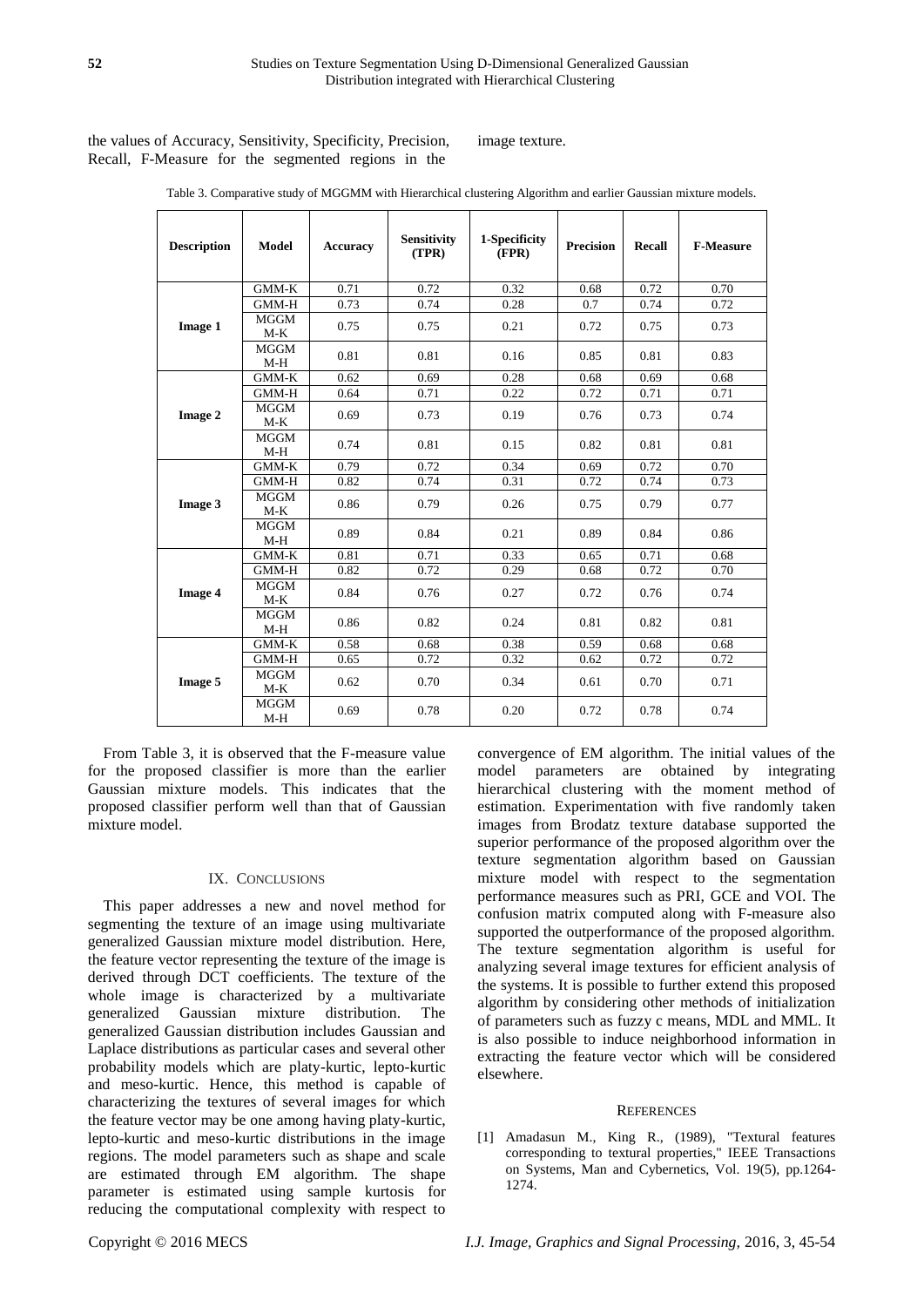- [2] Haralick, R.M., (1979), "Statistical and Structural Approaches to Texture," Proceedings of the IEEE Computer Society, Vol. 67, pp. 786-804.
- [3] Lu C., Chung P. and Chen C. (1997), "Unsupervised texture segmentation via wavelet Transform", IEEE Trans. on Pattern Recognition, Vol.30(5),pp.729-742.
- [4] S. Krishnamachari and R. Chellappa (1997), ―Multiresolution Gauss-Markov Random field models for Texture segmentation", IEEE Trans. Image Processing,Vol.2,pp.171-179.
- [5] Kostas Haris, Serafim N. Efstratiadis, Nicos Maglaveras, and Aggelos K. Katsaggelos (1998), "Hybrid Image Segmentation Using Watersheds and Fast Region Merging", IEEE Transactions on Image Processing, Vol.7(12).
- [6] Y. Zhang, M. Brady, and S. Smith,(2001), "Segmentation of Brain MRI Images through a Hidden Markov Random Field model and EM algorithm", IEEE Trans. Med. Imaging., Vol.20(1),pp.45-57.
- [7] Vaijinath V. Bhosle, Vrushsen P.Pawar (2013), "Texture Segmentation: Different Methods", International Journal of Soft Computing and Engineering, Vol.3(5),pp.69-74.
- [8] Pal S.K and Pal N.R.  $(1993)$ ,  $A$  review on Image Segmentation Techniques", IEEE Trans. on Pattern Recognition, Volume 26(9), pp.1277-1294.
- [9] Haim Permuter et al. (2006), "A study of Gaussian mixture models of color and texture features for image classification and segmentation", The Journal of the Pattern Recognition Society, Vol.39, pp.695-706.
- [10] M. N. Thanh, Q.M.J.Wu (2011), "Gaussian mixture model based spatial neighbourhood relationships for pixel labeling problem", IEEE Trans. Syst. Man Cybern., Vol.99, pp.1-10.
- [11] Paul D., Mc Nicholas (2011), "On Model-Based Clustering, Classification, and Discriminant Analysis", Journal of Iranian Statistical Society, Journal of Iranian Statistical Society.
- [12] G. V. S. Raj Kumar, K. Srinivasa Rao and P. Srinivasa Rao (2011), "Image segmentation and Retrievals based on finite doubly truncated bivariate Gaussain mixture model and K-means", International Journal of Computer Applications, Volume 25(5), pp.5-13.
- [13] Yu-Len Huang (2005), "A fast method for textural analysis of DCT-based image", Journal of Information Science and Engineering, Volume 21, pp.181-194.
- [14] Srinivas Y. and Srinivasa Rao K. (2007), "Unsupervised image segmentation using finite doubly truncated Gaussian mixture model and Hierarchical clustering", Journal of Current Science , Vol.93(4), pp.507-514.
- [15] P. Brodatz, $(1966)$  "Texture: a photographic album for artists and designers,", Dover, New York,USA(http.://sipi.usc.edu/database/database.php?volu me=textures).
- [16] M.S.Allili and Nizar Bougila (2008), "Finite generalized Gaussian mixture modeling and applications to image and video foreground segmentation", Journal of Electronic Imaging, Volume 17(13), pp.05-13
- [17] C. Lu, P. Chung and C. Chen(1997), "Unsupervised Texture Segmentation via Wavelet Transform", IEEE Trans. on Pattern Recognition, Volume 30(5), pp. 729-742.
- [18] T. P. Weldon, W.E. Higgins (1996), "Design of multiple Gabor filters for texture segmentation", Proc. of Intl. Conf. on Acoustics, Speech and Signal Processing, pp.2243- 2246.
- [19] Rao K.R. and Yip P. (1990), "Discrete Cosine Transform – Algorithms, Advantages, Applications", Academic press, New York, USA.
- [20] Gonzales R.C., Woods R.E., $(1992)$ , "Digital Image Processing", Addison –Wesley.
- [21] Mclanchlan G. and Peel D.(2000), " The EM Algorithm for Parameter Estimations", John Wileyand Sons, New York, USA.
- [22] Shaoquan YU, Anyi Zhang, Hongwei LI (2012), "A Review on estimating the Shape Parameters of Generalized Gaussian Distribution", Journal of Information Systems, Volume 8(21),pp.9055-9064.
- [23] Jeff A. Bilmes  $(1977)$ , "A Gentle Tutorial of the EM Algorithm and its Application to Parameter Estimation for Gaussian Mixture and Hidden Markov Models", Intl. Computer Science Institute, Berkeley.
- [24] Unnikrishnan R., Pantofaru C., and Hernbert M. (2007), "Toward objective evaluation of image segmentation algorithms," IEEE Trans. Pattern Annl. & Mach.Intell, Vol.29(6), pp. 929-944.
- [25] M. Meila (2007), "Comparing clusterings- an information based distance", Journal of Multivariate Analysis, Vol. 98, pp. 873 - 895.
- [26] D. Martin, C. Fowlkes, D. Tal and J. Malik (2001), "A Database of Human Segmented Natural Images and its Application to Evaluating Segmentation Algorithms and Measuring Ecological Statistics", Proc. 8th Int'l Conf. Computer Vision, Vol. 2, pp. 416-423.
- [27] Powers, David M.W. (2011), "Evaluation: From Precision, Recall and F-Measure to ROC, Informedness, Markedness and Correlation", Journal of Machine Learning Technologies, Vol.2(1), pp.37-63.

#### **Authors' Profiles**



**Mr. K. Naveen Kumar** is presently Assistant Professor in the department of Information Technology, GIT, GITAM University, Visakhapatnam. He presented several research papers in national and international conferences/seminars and journals of good

repute. He guided several students for getting their M.Tech Degrees in field of Computer Science Engineering. His current research interests include image processing and network security.



**Dr. K. Srinivasa Rao** is presently working as Professor, Department of Statistics, Andhra University, Visakhapatnam. He is elected chief editor of Journal of ISPS and elected Vice-President of Operation Research of India. He guided 52 students for Ph.D in Statistics, Mathematics, Computer Science, Electronics and

Communications Engineering, Industrial Engineering and Operations Research. He published more than 130 research papers in National and International journals with high reputation. His research interests are Image Processing, Communication Systems, Data Mining and Stochastic models.



**Dr. Y. Srinivas** is currently Professor and Head in the department of Information Technology, GIT, GITAM University, Visakhapatnam. He guided more than 09 Ph.D students and published more than 102 research papers in peer reviewed Journals. His research